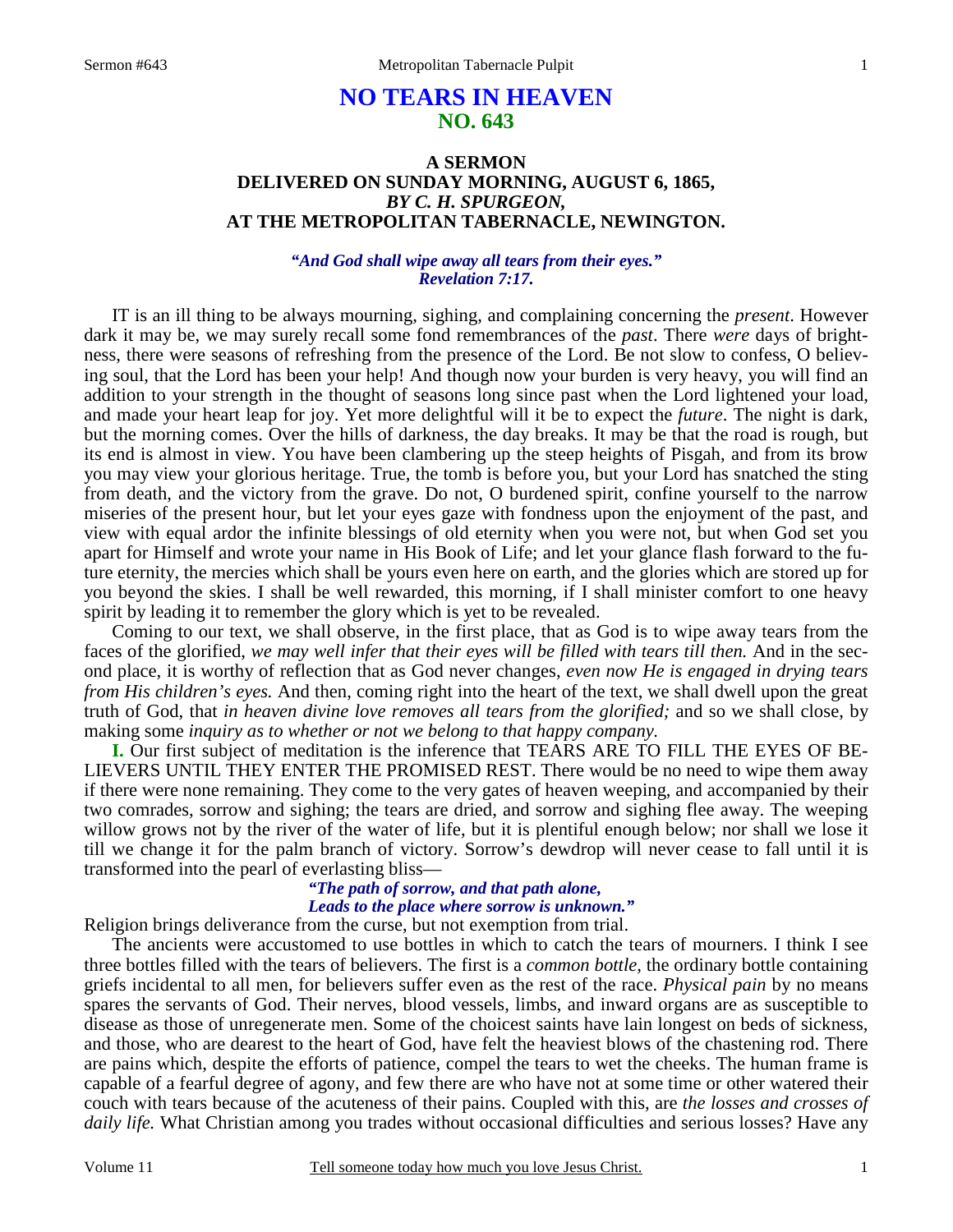of you a lot so easy that you have nothing to deplore? Are there no crosses at home? Are there no troubles abroad? Can you travel from the first of January to the last of December without feeling the weariness of the way? Have you no blighted field, no bad debt, no slandered name, no harsh word, no sick child, no suffering wife to bring before the Lord in weeping prayer? You must be an inhabitant of another planet if you have had no griefs, for man is born to trouble as the sparks fly upwards! No ship can navigate the Atlantic of earth without meeting with storms—it is only upon the Pacific of heaven that all is calm forevermore. Believers must, through much tribulation, inherit the kingdom of heaven. "Trials must and will befall." *Death* contributes to our woes; the heirs of immortality are often summoned to gather around the tomb. Who has not lost a friend? If Jesus wept, expect not that we shall be without the tears of bereavement; the well-beloved Lazarus died, and so will our choicest friends. Parents will go before us, infants will be snatched from us, brothers and sisters will fall before the scythe of death. Impartial foe of all, you spare neither virtue nor vice, holiness nor sin; with equal foot you tread on the cherished loves of all!

 The Christian also knows *disappointments* as bitter and as keen as other men. Judas betrays Christ, Ahithophel is a traitor to David. We have had our Ahithophels, and we may yet meet with our Judas. We have trusted in friends, and we have found their friendships fail. We have leaned upon what seemed a staff, and it has pierced us like a spear. You cannot, dear friends, traverse the wilderness of this world without discovering that thorns and thistles grow plenteously in it, and that, step as you may, your feet must sometimes feel their power to wound. The sea of life is salt to all men. Clouds hover over every landscape. We may forget to laugh, but we shall always know how to weep. As the saturated fleece must drip, so must the human race, cursed by the fall, weep out its frequent griefs.

 I see before me *a second bottle. It is black and foul,* for it contains tears distilled by the force of the fires of sin. This bottle holds more than the first, and is far more regularly filled. Sin is more frequently the mother of sorrow than all the other ills of life put together. Dear brethren, I am convinced that we endure more sorrow from our sins than from God's darkest providences. Mark our rebellious *lack of resignation!* When a trouble comes, it is not the trial which makes us groan so much as our rebellion against it. It is true the ox goad is thrust into us, but we kick against it, and then it hurts us far more. Like men with naked feet, we kick against the pricks. We head our vessel against the stream of God's will, and then murmur because the waves beat violently upon us. An unsubdued will is like a maniac's hand which tears himself. The chastisements which come directly from our heavenly Father are never as hard to bear as the fretting and fuming of our unhumbled self-will. As the bird dashes against the wires of its cage and breaks its own wing, even so do we. If we would take the cross as our gracious Father gives it, it would not gall our shoulders, but since we revolt from it, and loathe the burden, our shoulders grow raw and sore, and the load becomes intolerable. More submission and we would have fewer tears.

 There are the tears, too, of *wounded, injured pride,* and how hot and scalding they are! When a man has been ambitious and has failed, how he will weep instead of standing corrected, or gathering up his courage for a wiser venture. When a friend has spoken slightingly of us, or an enemy has accused us, how we have had to put our fingers to our hot eyelids to keep the tears from streaming out, and have felt all the while as full of wretchedness as we well could be. Ah, these are cruel and wicked tears. God wipe them away from our eyes now! Certainly He must do it before we shall be able to enter heaven. How numerous, too, are the tears of *unbelief!* We manufacture troubles for ourselves by anticipating future ills which may never come, or which, if they do come, may be like the clouds, all "big with mercy," and "breaking with blessings on our head." We get to supposing what we should do if such-and-such a thing occurred, which thing God has determined never shall occur. We imagine ourselves in positions where providence never intends to place us, and so we feel a thousand trials in fearing one. That bottle, I say, ought never to carry within it a tear from a believer's eyes, and yet it has had whole floods poured into it. Oh, the wickedness of mistrust of God, and the bitterness with which that distrust is made to curse itself. Unbelief makes a rod for its own back; distrust of God is its own punishment; it brings such lack of rest, such care, such tribulation of spirit into the mind, that he who loves himself and loves pleasure, had better seek to walk by faith and not by sight.

 Nor must I forget the scalding drops of *anger against our fellow men,* and of petulance and irritation, because we cannot have our way with them. These are black and horrid tears, as noisome as the vaults of Tophet. May we be saved from such unholy tears. Sometimes, too, there are streams which arise from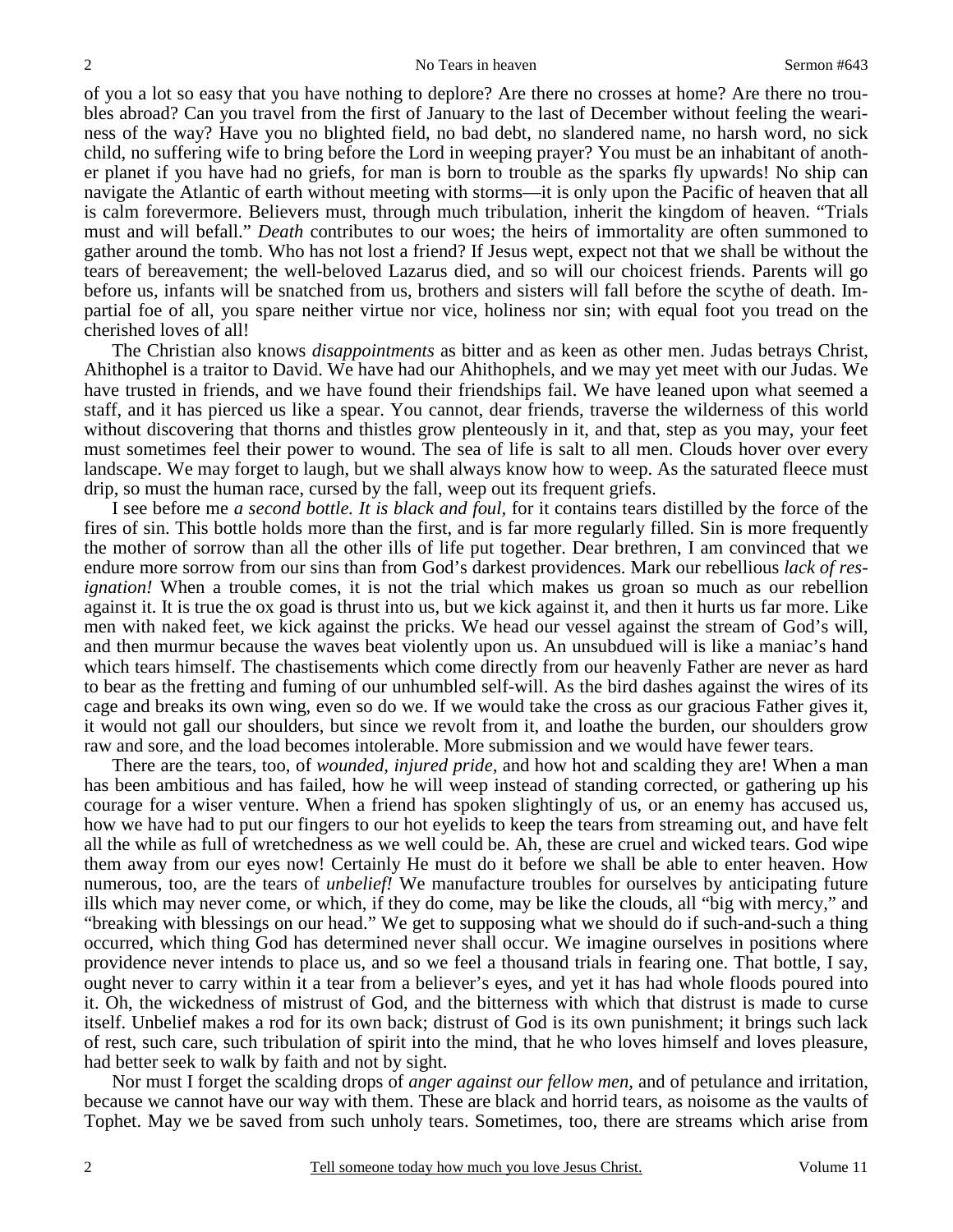#### Sermon #643 No Tears in heaven

3

*depressed spirits*—spirits desponding because we have neglected the means of divine grace and the God of grace. The consolations of God are small with us because we have been seldom in secret prayer; we have lived at a distance from the Most High, and we have fallen into a melancholy state of mind. I thank God that there shall never come another tear from our eyes into that bottle when eternal love shall take us up to dwell with Jesus in His kingdom!

 We would never overlook the *third bottle* which is the true crystal bottle into which holy tears may drop, tears like the *"lachrymae Christi,"* the tears of Jesus, so precious in the sight of God. Even these shall cease to flow in heaven. Tears of *repentance,* like glistening dewdrops fresh from the skies, are stored in this bottle. They are not of the earth, they come from heaven, and yet we cannot carry them there with us. Good Rowland Hill used to say repentance was such a sweet companion, that the only regret he would have in going to heaven was in leaving repentance behind him, for he could not shed the tears of repentance there. Oh, to weep for sin! It is so sweet a sorrow that I would wish to be a constant weeper! Like a dripping well, my soul would always drop with grief that I have offended my loving, tender, gracious God. Tears for *Christ's injured honor and slightedness* glisten in the crystal of our third bottle. When we hear Jesus' name blasphemed among men, or see His cause driven back in the day of battle, who will not weep? Who can restrain his lamentations? Such tears are diamonds in Christ's esteem; blessed are the eyes which are mines of such royal treasure. If I cannot win crowns, I will at least give tears. If I cannot make men love my Master, yet will I weep in secret places for the dishonor which they do Him. These are holy drops, but they are all unknown in heaven. Tears of *sympathy* are much esteemed by our Lord; when we "weep with those who weep" we do well; these are never to be restrained this side the Jordan. Let them flow; the more of them, the better for our spiritual health. Truly, when I think of the griefs of men, and above all, when I have communion with my Savior in His suffering, I want to cry with George Herbert—

> *"Come all you floods, you clouds, you rains, Dwell in my eyes! My grief has need Of all the watery things that nature can produce! Let every vein suck up a river to supply my eyes, My weary, weeping eyes, too dry for me, Unless they get new conduits, fresh supplies, And with my state agree."*

It were well to go to the very uttermost of weeping if it were always of such a noble kind, as fellowship with Jesus brings. Let us never cease from weeping over sinners as Jesus did over Jerusalem; let us endeavor to snatch the firebrand from the flame, and weep when we cannot accomplish our purpose.

 These three receptacles of tears will always be more or less filled by us as long as we are here, but in heaven the first bottle will not be needed, for the wells of earth's grief will all be dried up, and we shall drink from living fountains of water unsalted by a tear. As for the second, we shall have no depravity in our hearts, and so the black fountain will no longer yield its nauseous stream; and as for the third, there shall be no place among celestial occupations for weeping even of the most holy kind. Till then, we must expect to share in human griefs, and instead of praying against them, let us ask that they may be sanctified to us; I mean of course those of the former sort. Let us pray that tribulation may work patience, and patience experience, and experience the hope which makes us not ashamed. Let us pray that as the sharp edge of the engraving tool is used upon us, it may only remove our filth, and fashion us into images of our Lord and Master. Let us pray that the fire may consume nothing but the dross, and that the floods may wash away nothing but defilement. May we have to thank God that, though before we were afflicted we went astray, yet now, by His grace, we have kept His Word; and so shall we see it to be a blessed thing, a divinely wise thing, that we should tread the path of sorrow, and reach the gates of heaven with the teardrops glistening in our eyes.

 **II.** Secondly, EVEN HERE, IF WE WOULD HAVE OUR TEARS WIPED AWAY, WE CANNOT DO BETTER THAN RETURN TO OUR GOD.

 He is the great tear wiper. Observe, brethren, that God can remove every vestige of grief from the hearts of His people by granting them complete resignation to His will. Our selfhood is the root of our sorrow. If self were perfectly conquered, it would be insignificant to us whether love ordained our pain, or ease appointed us wealth or poverty. If our will were completely God's will, then pain itself would be attended with pleasure, and sorrow would yield us joy for Christ's sake. As one fire puts out another, so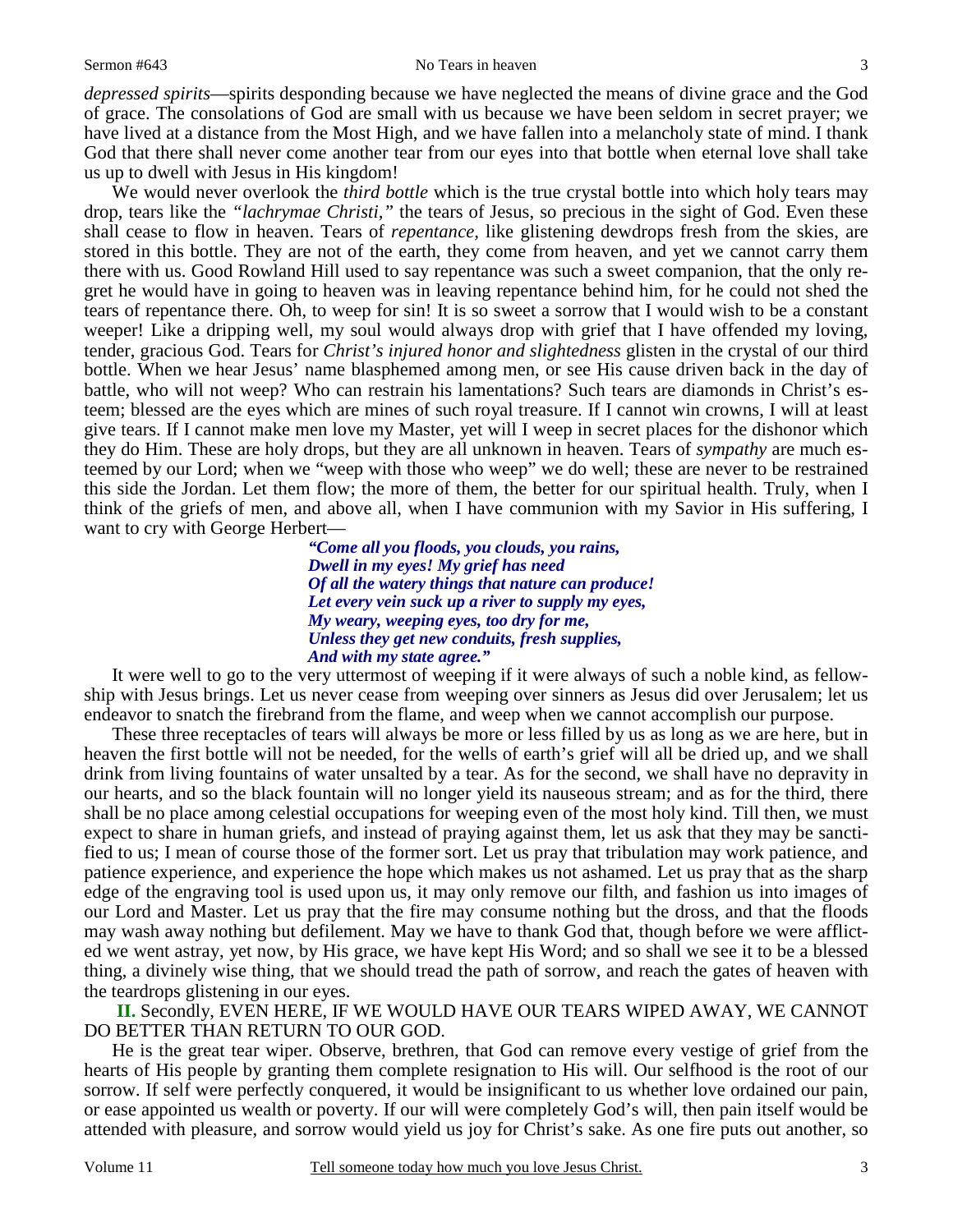the master passion of love to God and complete absorption in His sacred will quenches the fire of human grief and sorrow. Hearty resignation puts so much honey in the cup of gall that the wormwood is forgotten. As death is swallowed up in victory, so is tribulation swallowed up in contentedness and delight in God.

 He can also take away our tears by compelling our minds to dwell with delight upon the end which all our trials are working to produce. He can show us that they are working together for good, and as men of understanding, when we see that we shall be essentially enriched by our losses, we shall be content with them; when we see that the medicine is curing us of mortal sickness, and that our sharpest pains are only saving us from pains far more terrible, then shall we kiss the rod and sing in the midst of tribulation, "Sweet affliction!" Sweet affliction, since it yields such peaceable fruits of righteousness.

 Moreover, He can take every tear from our eyes in the time of trial by shedding abroad the love of Jesus Christ in our hearts more plentifully. He can make it clear to us that Christ is afflicted in our affliction. He can indulge us with a delightful sense of the divine virtue which dwells in His sympathy, and make us rejoice to be co-sufferers with the Angel of the Covenant. The Savior can make our hearts leap for joy by reassuring us that we are written on the palms of His hands, and that we shall be with Him where He is. Sick beds become thrones, and hovels ripen into palaces when Jesus is made sure to our souls! My brethren, the love of Christ, like a great flood, rolls over the most rugged rocks of afflictions—so high above them that we may float in perfect peace where others are a total wreck. The rage of the storm is all hushed when Christ is in the vessel. The waters saw You, O Christ! The waters saw You and were silent at the presence of their King!

 The Lord can also take away all present sorrow and grief from us by providentially removing its cause. Providence is full of sweet surprises and unexpected turns. When the sea has ebbed its uttermost, it turns again and covers all the sand. When we think the dungeon is fast, and that the bolt is rusted in, He can make the door fly open in a moment! When the river rolls deep and black before us, He can divide it with a word, or bridge it with His hands. How often have you found it so in the past? As a pilgrim to Canaan, you have passed through the Red Sea, in which you once feared you would be drowned; the bitter wells of Marah were made sweet by God's presence; you fought the Amalekite; you went through the terrible wilderness, you passed by the place of the fiery serpents, and you have yet been kept alive, and so shall you be. As the clear shining comes after rain, so shall peace succeed your trials. As fly the black clouds before the compelling power of the wind, so will the eternal God make your griefs to fly before the energy of His grace. The smoking furnace of trouble shall be followed by the bright lamp of consolation.

 Still, the surest method of getting rid of present tears is communion and fellowship with God. When I can creep under the wing of my dear God and nestle close to His bosom, let the world say what it will, and let the devil roar as he pleases, and let my sins accuse and threaten as they may—I am safe, content, happy, peaceful, rejoicing—

> *"Let earth against my soul engage, And hellish darts be hurled; Now I can smile at Satan's rage, And face a frowning world."*

To say, "My Father, God," to put myself right into His hands, and feel that I am safe there; to look up to Him though it is with tears in my eyes and feel that He loves me, and then to put my head right into His bosom as the prodigal did, and sob my griefs out there into my Father's heart—oh, this is the death of grief, and the life of all consolation! Is not Jehovah called the God of all comfort? You will find Him so, beloved. He has been "our help in ages past." He is "our hope for years to come." If He had not been my help, then my soul would have perished utterly in the day of its weariness and its heaviness, Oh, I bear testimony for Him this day that you cannot go to Him and pour out your heart before Him without finding a delightful solace! When your friends cannot wipe away the tears, when you yourself with your strongest reasoning, and your boldest efforts cannot compel yourself to resignation; when your heart beats high and seems as if it would burst with grief, then pour out your hearts before Him! God *is* a refuge for us! He is our castle and high tower, our refuge and defense. Only go to Him, and you shall find that even here on earth God shall wipe away all tears from your eyes!

**III.** Now, we shall have to turn our thoughts to what is the real teaching of the text, namely, THE REMOVAL OF ALL TEARS FROM THE BLESSED ONES ABOVE.

4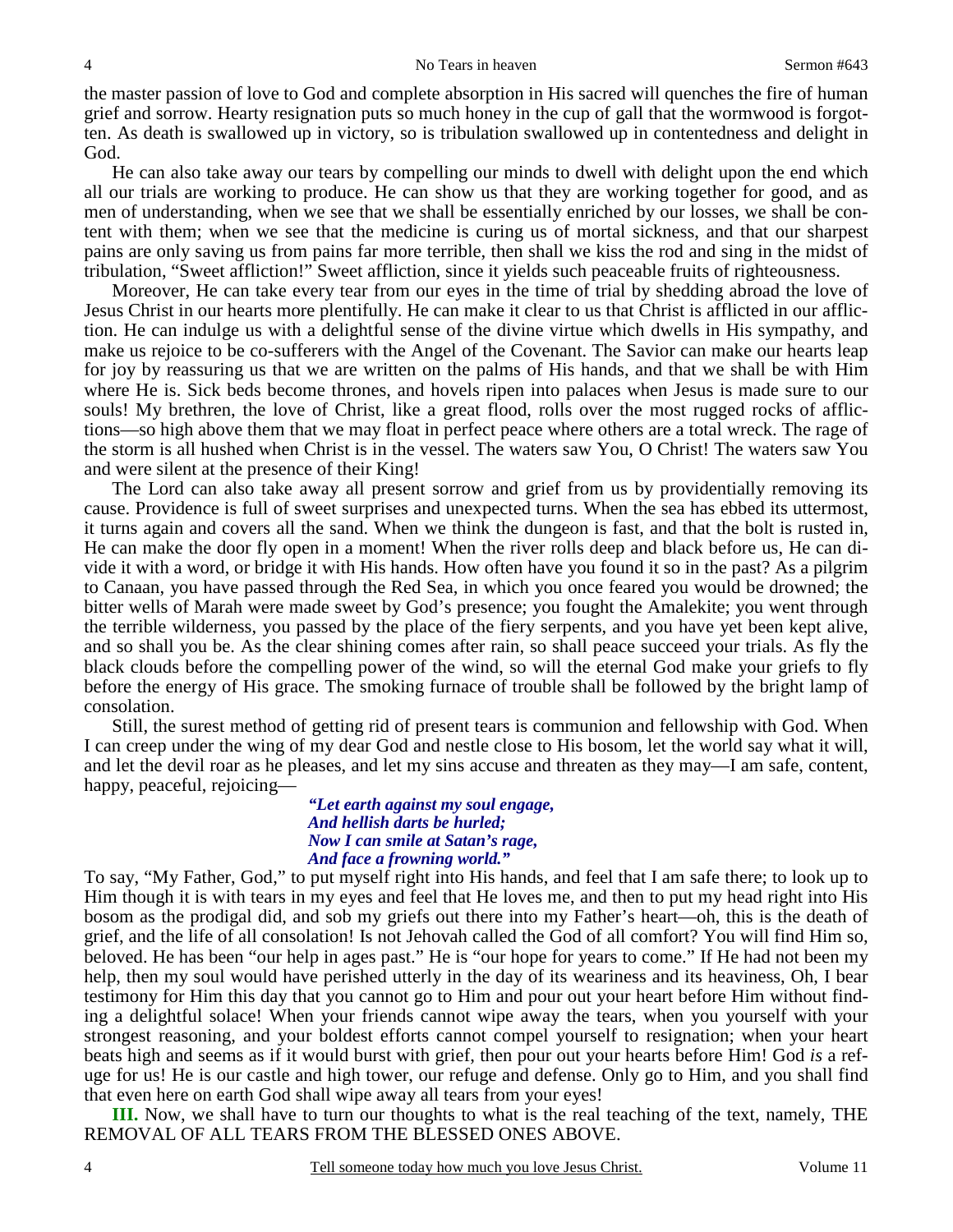#### Sermon #643 No Tears in heaven

 There are many reasons why glorified spirits cannot weep. These are well known to you, but let us just hint at them. *All outward causes of grief are gone.* They will never hear the toll of the death knell in heaven. The mattock and the shroud are unknown things there. The horrid thought of death never flits across an immortal spirit. They are never parted; the great meeting has taken place to part no more. Up yonder, they have no losses and crosses in business. "They serve God day and night in His temple." They know no broken friendships there. They have no ruined hearts, no blighted prospects. They know even as they are known, and they love even as they are loved. No pain can ever fall on them—as yet they have no bodies, but when their bodies shall be raised from the grave, they shall be spiritualized so that they shall not be capable of grief. The tear glands shall be plucked away; although much may be there that is human, at least the tear glands shall be gone—they shall have no need of that organ; their bodies shall be unsusceptible to grief; they shall rejoice forever! Poverty, famine, distress, nakedness, peril, persecution, slander—all these shall have ceased. "The sun shall not light on them, nor any heat." "They shall hunger no more, neither thirst anymore," and therefore, well may their tears cease to flow.

 Again, *all inward evils will have been removed by the perfect sanctification worked in them by the Holy Spirit.* No evil of heart, of unbelief in departing from the living God shall vex them in paradise; no suggestions of the arch enemy shall be met and assisted by the uprisings of iniquity within. They shall never be led to think harshly of God, for their hearts shall be all love; sin shall have no sweetness to them, for they shall be perfectly purified from all depraved desires. There shall be no lusts of the eyes, no lusts of the flesh, no pride of life to be snares to their feet. Sin is shut out, and they are shut in. They are forever blessed, because they are without fault before the throne of God. What a heaven must it be to be without spot, or wrinkle, or any such thing! Well may *they* cease to mourn who have ceased to sin!

*All fear of change also has been forever shut out.* They know that they are eternally secure. Saints on earth are fearful of falling, some believers even dream of falling away; they think God will forsake them, and that men will persecute and take them. No such fears can vex the blessed ones who view their Father's face. Countless cycles may revolve, but eternity shall not be exhausted, and while it endures, their immortality and blessedness shall co-exist with it. They dwell within a city which shall never be stormed; they bask in a sun which shall never set; they swim in a flood-tide which shall never ebb; they drink of a river which shall never dry up; they pluck fruit from a tree which shall never be withered. Their blessedness knows not the thought, which would act like a canker at its heart, that it might, perhaps, pass away and cease to be. They cannot, therefore, weep, because they are infallibly secure, and certainly assured of their eternal blessedness.

*Why should they weep when every desire is gratified?* They cannot wish for anything which they shall not have. Eyes and ears, heart and hands, judgment, imagination, hope, desire, will—every faculty shall be satisfied! All that their vast powers can wish, they shall continually enjoy. Though, "Eye has not seen, nor ear heard the things which God has prepared for them who love Him," yet we know enough, by the revelation of the Spirit, to understand that they are supremely blessed. The joy of Christ, which is an infinite fullness of delight, is in them. They bathe themselves in the bottomless, shoreless sea of infinite beatitude!

 Still, dear friends, this does not quite account for the fact, that all tears are wiped from their eyes. I like better the text which tells us that *God* shall do it, and I want you to think with me of fountains of tears which exist even in heaven, so that the celestial ones must inevitably weep if God did not by a perpetual miracle take away their tears. It strikes me, that if God Himself did not interfere by a perpetual outflow of abundant consolations, the glorified would have very deep cause for weeping. You will say, "How is this?" Why, in the first place, if it were not for this, *what regrets they must have for their past sins.* The more holy a man is, the more he hates sin. It is a token of growth in sanctification, not that repentance becomes less acute, but that it becomes more and more deep. Surely, dear friends, when we shall be made perfectly holy, we shall have a greater hatred of sin! If on earth, we could be perfectly holy, why, I think we would do little else than mourn to think that so foul, and black, and venomous a thing as sin had ever stained us; that we would weep bitterly that we had ever offended such a good, gracious, tender, abundantly loving God. Why, the sight of Christ, "The Lamb in the midst of the throne," would make us remember the sins from which He purged us; the sight of our heavenly Father's perfection would be blinding to us if it were not that by some sacred means, which we know not, God wipes away all these tears from our eyes. And though we cannot but regret that we have sinned, yet per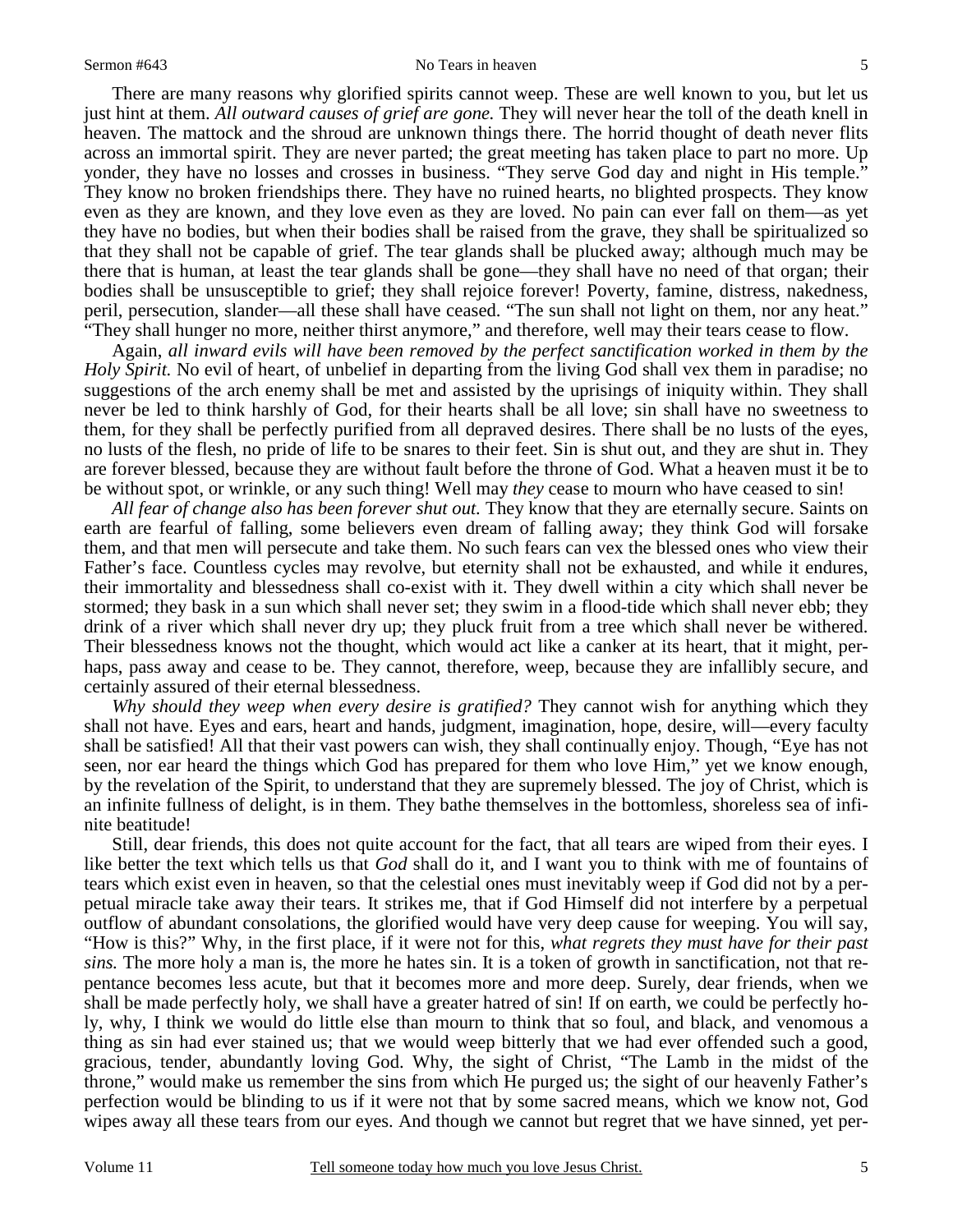haps we will know that sin has been made to glorify God by the overcoming power of almighty grace; that sin has been made to be a black foil, a sort of setting for the sparkling jewel of eternal, sovereign grace, and it may be that for this reason we shed no tears over our past lives. They sing, "Unto Him Who has loved us, and washed us from our sins in His blood," but they sing that heavenly song without a tear in their eyes. I cannot understand how this may be, for I know I could not do so as I now am—let this be the best reason that God has wiped away the tears from their eyes.

 Again, do you not think, beloved, that the thought of the vast expense of shame and woe which the Savior lavished for our redemption must, in the natural order of things, be a constant source of grief? We sing sometimes that hymn which reminds us of the angelic song before the throne, and in one of its verses the poet says—

> **"***But when to Calvary they turn, Silent their harps abide; Suspended songs a moment mourn The God who loved and died."*

Now that is natural and poetical, but it is not true, for you know very well that there are no suspended songs in heaven, and that there is no mourning even over Christ "Who loved and died." It seems to me, that if I were thoroughly spiritualized, and in such a holy state as those are in heaven, I could not look at the Lamb without tears in my eyes. How could I think of those five wounds; that bloody sweat in Gethsemane; that cruel crowning with thorns in Gabbatha; that mockery and shame at Golgotha—how could I think of it without tears? How could I feel that He loved *me* and gave Himself for *me,* without bursting into a passion of holy affection and sorrow? Tears seem to be the natural expression of such hallowed joy and grief*—* 

### *"Love and grief my heart dividing, With my tears His feet I'll bathe."*

I must think it would be so in heaven if it were not that by a glorious method, I know not how, God shall wipe away even those tears from our eyes. Does it not need the interference of God to accomplish this wonder?

 Is there not another cause for grief, namely, *wasted opportunities?* Beloved, when we once ascend to heaven, there will be no more feeding of Christ's hungry people; there will be no giving of drink to the thirsty; no visiting His sick ones, or His imprisoned ones; no clothing of the naked. There will be no instructing the ignorant; no holding forth the Word of God among "a crooked and perverse generation." It has been often and truly said, if there could be regrets in heaven, those regrets would be that we have wasted so many opportunities of honoring Christ on earth—opportunities which will then be gone forever. Now in heaven their hearts are not steeled and hardened, so that they can look back upon sins of omission without sorrow. I believe there will be the tenderest form of conscience there—for perfect purity would not be consistent with any degree of hardness of heart. If they are sensitive and tender in heart, it is inevitable that they should look back with regret upon the failures of the life below—unless some more mighty emotion should overwhelm that of contrition. I can say, beloved, if God would take me to heaven, this morning, if He did not come in and by a special act of His omnipotence dry up that fountain of tears, I would almost forget the glories of paradise in the midst of my own shame! Shame that I have not preached more earnestly, and have not prayed more fervently, and labored more abundantly for Christ. That text, to which we heard a reference from a dear brother during the week, where Paul says, "I call God to witness that for the space of three years I ceased not night and day with tears, to warn every one of you," is a text that we cannot, any of us, read without blushes and tears. And in heaven, I think if I saw the apostle Paul, I must burst out in weeping if it were not for this text, which says that, "God shall wipe away *all* tears"—and these among them. Who but the Almighty God could do this!

 Perhaps, again, another source of tears may suggest itself to you—namely, *regrets in heaven for our mistakes, and misrepresentations, and unkindness towards other Christian brethren.* How surprised we shall be to meet in heaven some whom we did not love on earth! We would not commune with them at the Lord's Table. We would not acknowledge that they were Christians at all! We looked at them suspiciously if we saw them in the street. We were jealous of all their operations. We suspected their zeal as being nothing better than rant, and we looked upon their best exertions as having sinister motives at the bottom. We said many hard things, and felt a great many more than we said. When we shall see these unknown and unrecognized brethren in heaven, will not their presence naturally remind us of our of-

6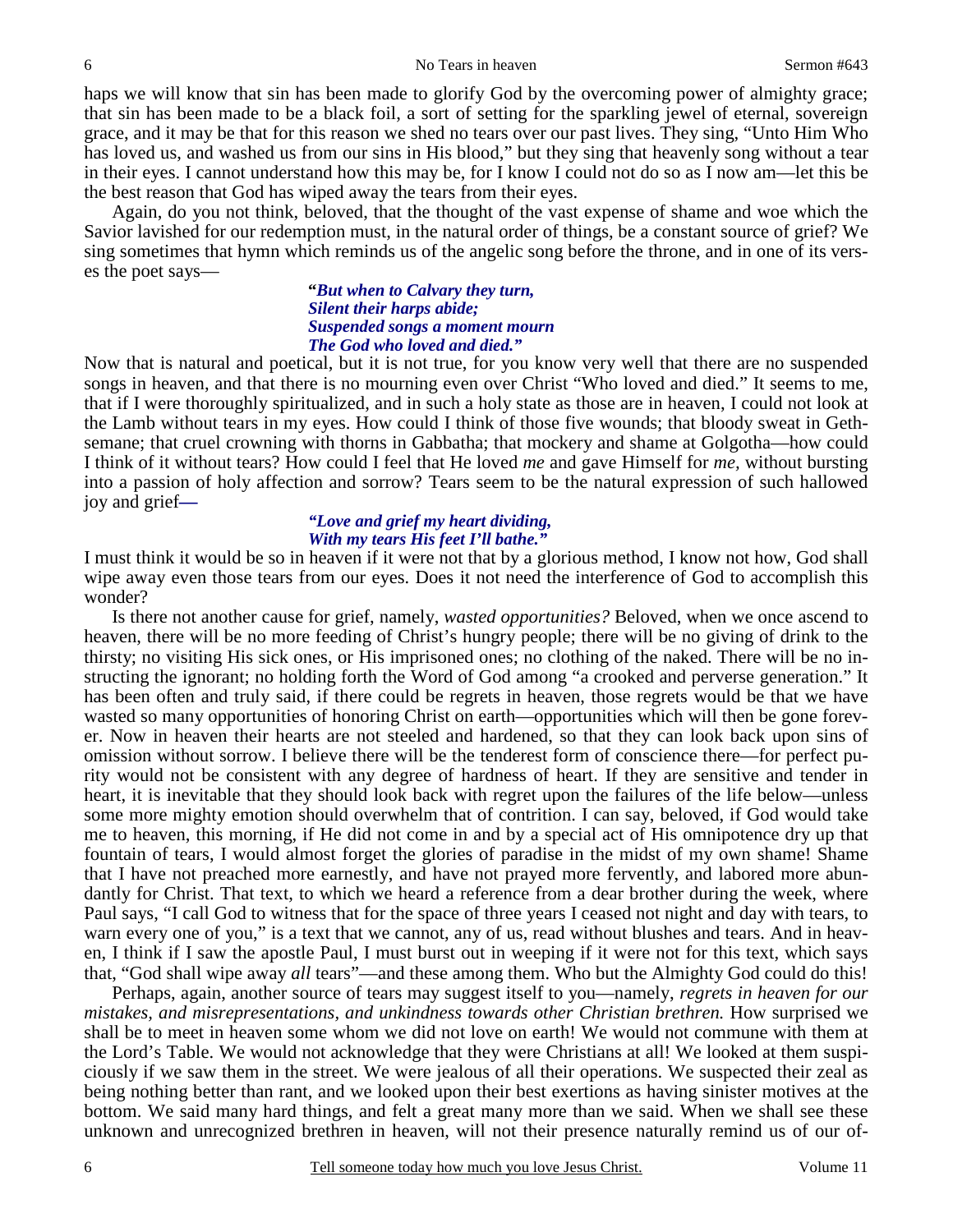#### Sermon #643 No Tears in heaven

fenses against Christian love and spiritual unity? I cannot suppose a perfect man looking at another perfect man, without regretting that he ever ill-treated him—it seems to me to be the trait of a gentleman, a Christian, and of a perfectly sanctified man above all others, that he should regret having misunderstood, and misconstrued, and misrepresented one who was as dear to Christ as himself. I am sure, as I go round among the saints in heaven; I cannot (in the natural order of things) help feeling, "I did not assist you as I ought to have done. I did not sympathize with you as I ought to have done. I spoke a hard word to you. I was estranged from you," and I think you would all have to feel the same—inevitably you must, if it were not that by some heavenly means, I know not how—the eternal God shall so overshadow believers with the abundant bliss of His own self that even that *cause* of tears shall be wiped away!

 Has it never struck you, dear friends, that if you go to heaven and *see your dear children left behind unconverted,* it would naturally be a cause of sorrow? When my mother told me that if I perished, she would have to say, "Amen," to my condemnation, I knew it was true, and it sounded very terrible, and had a good effect on my mind. But at the same time, I could not help thinking, "Well, you will be very different from what you are now," and I did not think she would be improved. I thought, "Well, I love to think of your weeping over me far better than to think of you as a perfect being, with a tearless eye, looking on the damnation of your own child." It really is a very terrible spectacle, the thought of a perfect being looking down upon hell, for instance, as Abraham did, and yet feeling no sorrow, for you will recollect that in the tones in which Abraham addressed the rich man, there is nothing of pity, there is not a single syllable which betokens any sympathy with him in his dreadful woes; and one does not quite comprehend that perfect beings, God-like beings, beings full of love and everything that constitutes the glory of God's complete nature, should yet be unable to weep, even over hell itself; they cannot weep over their own children lost and ruined! Now, how is this? If you can tell me, I shall be glad—for I cannot tell you. I do not believe that there will be one atom less tenderness, that there will be one fraction less of amiability, and love, and sympathy—I believe there will be more—but that they will be in some way so refined and purified, that while compassion for suffering is there, detestation of sin shall be there to balance it, and a state of complete equilibrium shall be attained. Perfect acquiescence in the divine will is probably the secret of it; but it is not my business to guess; I do not know what handkerchief the Lord will use, but I know that He will wipe all tears away from their faces, and these tears among them.

 Yet, once again, it seems to me that spirits before the throne, taking, as they must do, a deep interest in everything which concerns the honor of the Lord Jesus Christ, *must feel deeply grieved when they see the cause of truth imperiled, and the kingdom of Christ, for a time, put back.* Think of Luther, or Wickliffe, or John Knox as they see the advances of Popery just now. Take John Knox first, if you will. Think of him looking down and seeing cathedrals rising in Scotland, dedicated to the service of the Pope and Satan. Oh, how the stern old man, even in glory, I think, would begin to shake; and the old lion would lash his sides once more, and half wish that he could come down and pull the nests to pieces that the rooks might fly away. Think of Wickliffe looking down on this country where the gospel has been preached so many years, and seeing monks in the Church of England, and seeing spring up in our national establishment everywhere, not *disguised* Popery as it was 10 years ago, but stark naked Popery, downright Popery, that unblushingly talks about the "Catholic Church," and is not even Anglican any longer! What would Wickliffe say? Why, I think as he leans over the battlements of heaven, unless Wickliffe is mightily altered, and I cannot suppose he is (except for the better, and that would make him more tender-hearted and still more zealous for God), he must weep to think that England has gone back so far, and that on the dial of Ahaz the sun has beat a retreat. I do not know how it is they do not weep in heaven, but they do not.

 The souls under the altar cry, "How long? How long? How long?" There comes up a mighty intercession from those who were slaughtered in the days gone by for Christ—their prayer rises, "How long? How long? How long?" And God, as yet, does not avenge His own elect, though they cry day and night unto Him. Yet that delay does not cost them a single tear. They feel so sure that the victory will come, they anticipate so much the more splendid triumph because of its delay, and therefore, they do both patiently hope, and quietly wait to see the salvation of God. They know that, without us, they cannot be made perfect, and so they wait till we are taken up, that the whole company may be completed, and that then the soul may be dressed in its body and they may be perfected in their bliss—they wait, but they do not weep. They wait and they cry, but in their cry, no sorrow has a place. Now, I do not understand this.